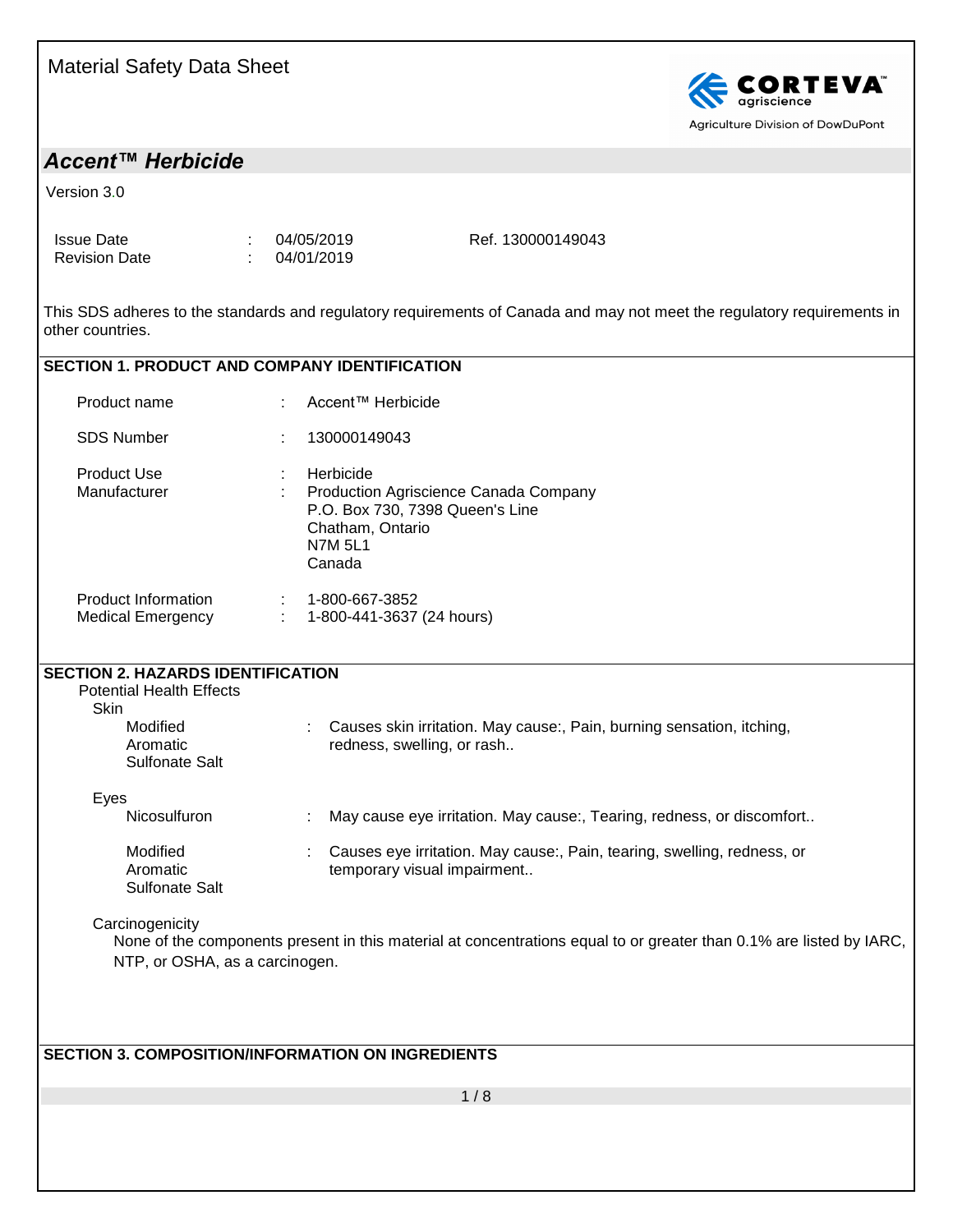

### *Accent™ Herbicide*

Version 3.0

Issue Date : 04/05/2019 Revision Date : 04/01/2019

Ref. 130000149043

| Component                        | CAS-No.     | Concentration |
|----------------------------------|-------------|---------------|
| Nicosulfuron                     | 111991-09-4 | 75 %          |
| Modified Aromatic Sulfonate Salt |             | $1 - 5%$      |
| Other Ingredients                |             | 20 - 24 %     |
|                                  |             |               |

| <b>SECTION 4. FIRST AID MEASURES</b>       |                                                                                                                                                                                                                                                                             |
|--------------------------------------------|-----------------------------------------------------------------------------------------------------------------------------------------------------------------------------------------------------------------------------------------------------------------------------|
| Skin contact                               | Take off all contaminated clothing immediately. Rinse skin immediately with<br>plenty of water for 15-20 minutes. Call a poison control center or doctor for<br>treatment advice.                                                                                           |
| Eye contact                                | Hold eye open and rinse slowly and gently with water for 15-20 minutes.<br>Remove contact lenses, if present, after the first 5 minutes, then continue<br>rinsing eye. Call a poison control center or doctor for treatment advice.                                         |
| Inhalation                                 | No specific intervention is indicated as the compound is not likely to be<br>hazardous. Consult a physician if necessary.                                                                                                                                                   |
| Ingestion                                  | Call a poison control center or doctor for treatment advice. Have person sip a<br>glass of water if able to swallow. DO NOT induce vomiting unless directed to<br>do so by a physician or poison control center. Do not give anything by mouth<br>to an unconscious person. |
| General advice                             | : Have the product container or label with you when calling a poison control<br>center or doctor, or going for treatment.<br>For medical emergencies involving this product, call toll free 1-800-441-3637.<br>See Label for Additional Precautions and Directions for Use. |
| <b>SECTION 5. FIREFIGHTING MEASURES</b>    |                                                                                                                                                                                                                                                                             |
| <b>Flammable Properties</b><br>Flash point | : Not applicable                                                                                                                                                                                                                                                            |
| Suitable extinguishing media               | : Water spray, Dry chemical, Foam, Carbon dioxide (CO2)                                                                                                                                                                                                                     |
|                                            | 2/8                                                                                                                                                                                                                                                                         |
|                                            |                                                                                                                                                                                                                                                                             |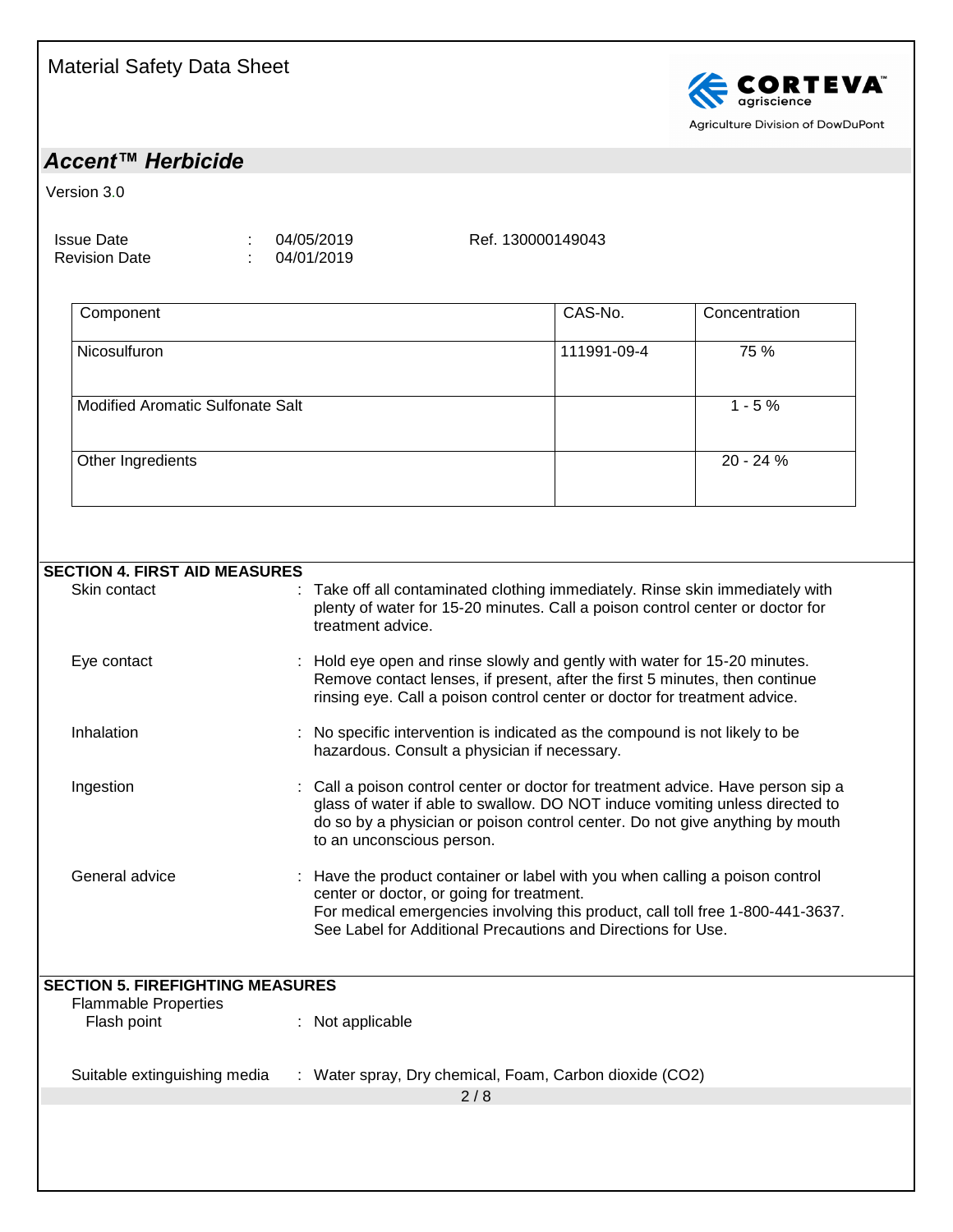

## *Accent™ Herbicide*

| <b>Issue Date</b><br><b>Revision Date</b>                      | 04/05/2019<br>04/01/2019                       | Ref. 130000149043                                                                                                                                                                                                                                                                                 |  |
|----------------------------------------------------------------|------------------------------------------------|---------------------------------------------------------------------------------------------------------------------------------------------------------------------------------------------------------------------------------------------------------------------------------------------------|--|
| Unsuitable extinguishing<br>media                              | : High volume water jet, (contamination risk)  |                                                                                                                                                                                                                                                                                                   |  |
| <b>Firefighting Instructions</b>                               |                                                | : Wear full protective clothing and self-contained breathing apparatus.<br>(on small fires) If area is heavily exposed to fire and if conditions permit, let<br>fire burn itself out since water may increase the area contaminated. Cool<br>containers/tanks with water spray.                   |  |
| <b>SECTION 6. ACCIDENTAL RELEASE MEASURES</b>                  |                                                |                                                                                                                                                                                                                                                                                                   |  |
| Use appropriate PERSONAL PROTECTIVE EQUIPMENT during clean-up. |                                                | NOTE: Review FIRE FIGHTING MEASURES and HANDLING (PERSONNEL) sections before proceeding with clean-up.                                                                                                                                                                                            |  |
| Spill Cleanup                                                  |                                                | : Sweep up and shovel into suitable containers for disposal.                                                                                                                                                                                                                                      |  |
| Accidental Release Measures                                    |                                                | : Prevent material from entering sewers, waterways, or low areas.                                                                                                                                                                                                                                 |  |
|                                                                |                                                |                                                                                                                                                                                                                                                                                                   |  |
| <b>SECTION 7. HANDLING AND STORAGE</b>                         |                                                |                                                                                                                                                                                                                                                                                                   |  |
| Handling (Personnel)                                           |                                                | : Avoid contact with skin, eyes and clothing. Wash hands thoroughly with soap<br>and water after handling and before eating, drinking, chewing gum, using<br>tobacco, or using the toilet. Remove clothing/PPE immediately if material gets<br>inside. Wash thoroughly and put on clean clothing. |  |
| Handling (Physical Aspects)                                    | : Keep away from heat and sources of ignition. |                                                                                                                                                                                                                                                                                                   |  |
| Storage                                                        | children.                                      | Do not contaminate water, other pesticides, fertilizer, food or feed in storage.<br>Store in original container. Store in a cool, dry place. Keep out of the reach of                                                                                                                             |  |
| <b>SECTION 8. EXPOSURE CONTROLS/PERSONAL PROTECTION</b>        |                                                |                                                                                                                                                                                                                                                                                                   |  |
| Personal protective equipment                                  |                                                |                                                                                                                                                                                                                                                                                                   |  |
|                                                                |                                                |                                                                                                                                                                                                                                                                                                   |  |
| Skin and body protection                                       | : Applicators and other handlers must wear:    |                                                                                                                                                                                                                                                                                                   |  |
|                                                                |                                                | 3/8                                                                                                                                                                                                                                                                                               |  |
|                                                                |                                                |                                                                                                                                                                                                                                                                                                   |  |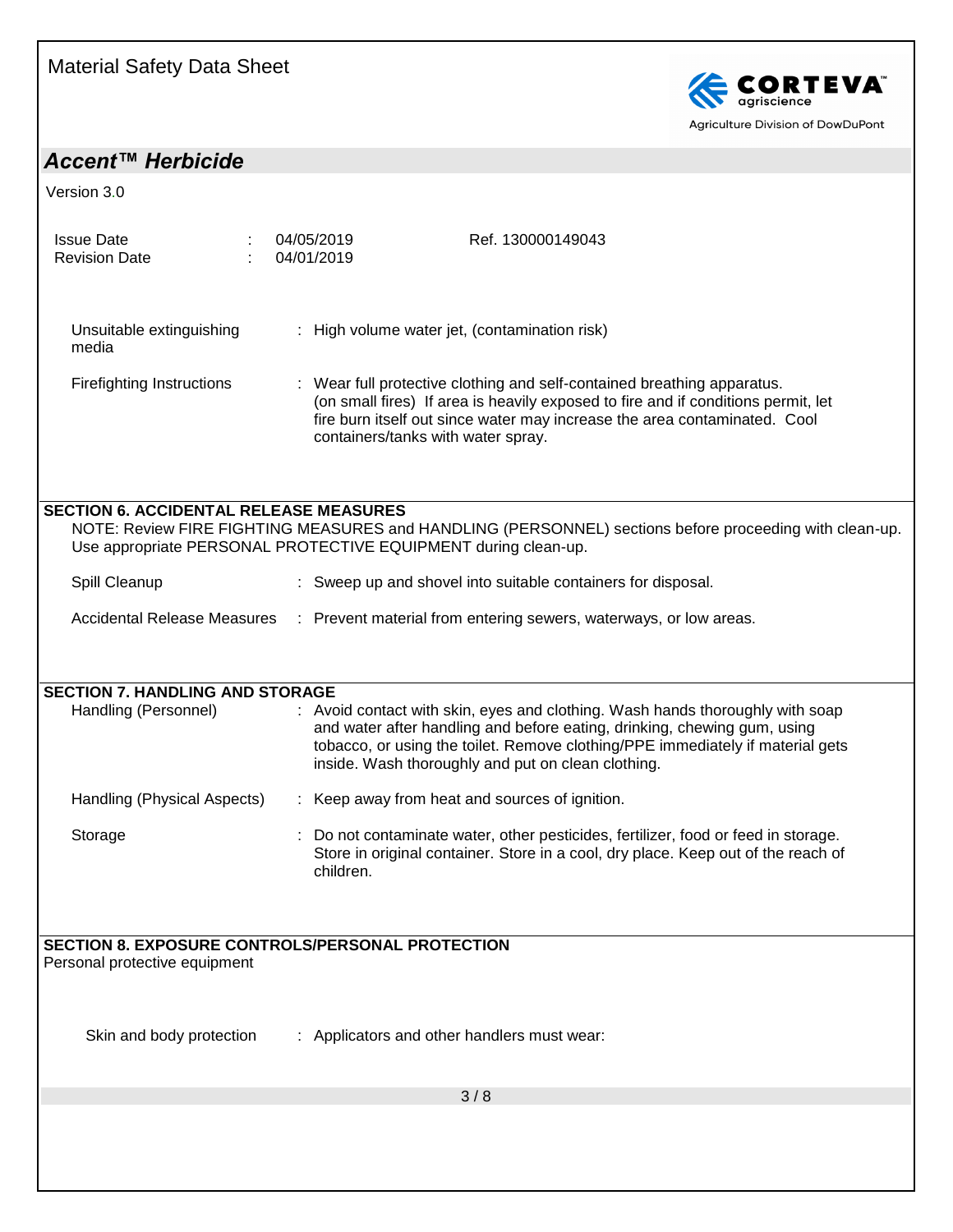

## *Accent™ Herbicide*

| <b>Issue Date</b><br><b>Revision Date</b>                  | 04/05/2019<br>04/01/2019 | Ref. 130000149043                                                                                                                                                                                   |
|------------------------------------------------------------|--------------------------|-----------------------------------------------------------------------------------------------------------------------------------------------------------------------------------------------------|
|                                                            |                          | Long sleeved shirt and long pants                                                                                                                                                                   |
|                                                            |                          | Chemical-resistant gloves, Category A (such as butyl rubber, natural rubber,<br>neoprene rubber, or nitrile rubber), all greater than or equal to 14 mils                                           |
|                                                            | Shoes plus socks         |                                                                                                                                                                                                     |
|                                                            |                          | Personal protective equipment required for early entry:                                                                                                                                             |
|                                                            | Coveralls                |                                                                                                                                                                                                     |
|                                                            |                          | Chemical-resistant gloves, Category A (such as butyl rubber, natural rubber,<br>neoprene rubber, or nitrile rubber), all greater than or equal to 14 mils                                           |
|                                                            | Shoes plus socks         |                                                                                                                                                                                                     |
| Protective measures                                        |                          | : Follow manufacturer's instructions for cleaning/maintaining PPE. If no such<br>instructions for washables exist, use detergent and hot water. Keep and<br>wash PPE separately from other laundry. |
| <b>Exposure Guidelines</b>                                 |                          |                                                                                                                                                                                                     |
| <b>Exposure Limit Values</b>                               |                          |                                                                                                                                                                                                     |
| <b>Nicosulfuron</b>                                        |                          |                                                                                                                                                                                                     |
| AEL *                                                      | (DuPont)                 | 8 & 12 hr. TWA<br>5 mg/m3<br>Respirable dust.                                                                                                                                                       |
|                                                            |                          |                                                                                                                                                                                                     |
|                                                            |                          |                                                                                                                                                                                                     |
|                                                            |                          |                                                                                                                                                                                                     |
| <b>SECTION 9. PHYSICAL AND CHEMICAL PROPERTIES</b><br>Form |                          | : solid, dry, free flowing, water dispersible granules                                                                                                                                              |
|                                                            |                          | 4/8                                                                                                                                                                                                 |
|                                                            |                          |                                                                                                                                                                                                     |
|                                                            |                          |                                                                                                                                                                                                     |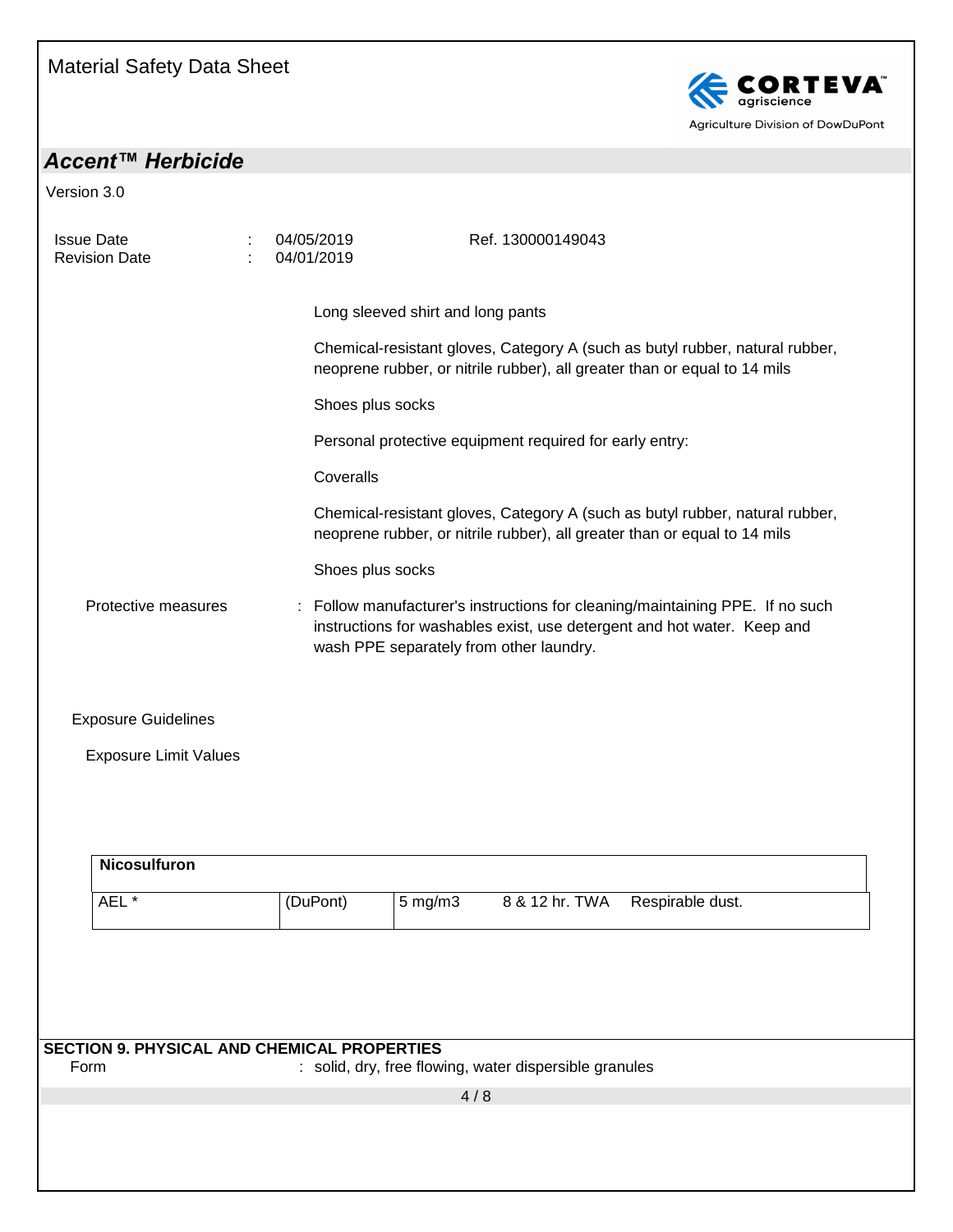

Agriculture Division of DowDuPont

## *Accent™ Herbicide*

| <b>Issue Date</b><br><b>Revision Date</b>                                                |                                                                                                      | 04/05/2019<br>04/01/2019                                   | Ref. 130000149043                                                                                |
|------------------------------------------------------------------------------------------|------------------------------------------------------------------------------------------------------|------------------------------------------------------------|--------------------------------------------------------------------------------------------------|
| Color<br>pH<br>Melting point/range<br>Density<br><b>Bulk density</b><br>Water solubility |                                                                                                      | light brown<br>3.9<br>$0.53$ g/cm3<br>loose<br>dispersible | : $141 - 144$ °C (286 - 291 °F)                                                                  |
| <b>Stability</b>                                                                         | <b>SECTION 10. STABILITY AND REACTIVITY</b>                                                          |                                                            | : Stable at normal temperatures and storage conditions.                                          |
| Conditions to avoid                                                                      |                                                                                                      |                                                            | : None reasonably foreseeable.                                                                   |
| Incompatibility                                                                          |                                                                                                      |                                                            | : No materials to be especially mentioned.                                                       |
|                                                                                          | <b>SECTION 11. TOXICOLOGICAL INFORMATION</b><br>Accent <sup>™</sup> Herbicide<br>Inhalation 4 h LC50 |                                                            | $\therefore$ > 5.6 mg/l, Rat                                                                     |
|                                                                                          | Dermal LD50                                                                                          |                                                            | $>$ 2,000 mg/kg, Rabbit                                                                          |
|                                                                                          | Oral LD50                                                                                            |                                                            | > 5,000 mg/kg, Rat                                                                               |
|                                                                                          | Skin irritation                                                                                      |                                                            | No skin irritation, Rabbit                                                                       |
|                                                                                          | Eye irritation                                                                                       |                                                            | No eye irritation, Rabbit<br>Minimal effects that do not meet the threshold for classification.  |
|                                                                                          | Sensitisation                                                                                        |                                                            | Animal test did not cause sensitization by skin contact., Guinea pig                             |
| Nicosulfuron                                                                             | Further information                                                                                  |                                                            | This product has no known adverse effect on human health.                                        |
|                                                                                          | Repeated dose toxicity                                                                               |                                                            | Ingestion<br>multiple species<br>90 d<br>No toxicologically significant effects were found.      |
|                                                                                          | Carcinogenicity                                                                                      |                                                            | Not classifiable as a human carcinogen.<br>Animal testing did not show any carcinogenic effects. |
|                                                                                          | Reproductive toxicity                                                                                |                                                            | No toxicity to reproduction<br>Animal testing showed no reproductive toxicity.                   |
|                                                                                          |                                                                                                      |                                                            | 5/8                                                                                              |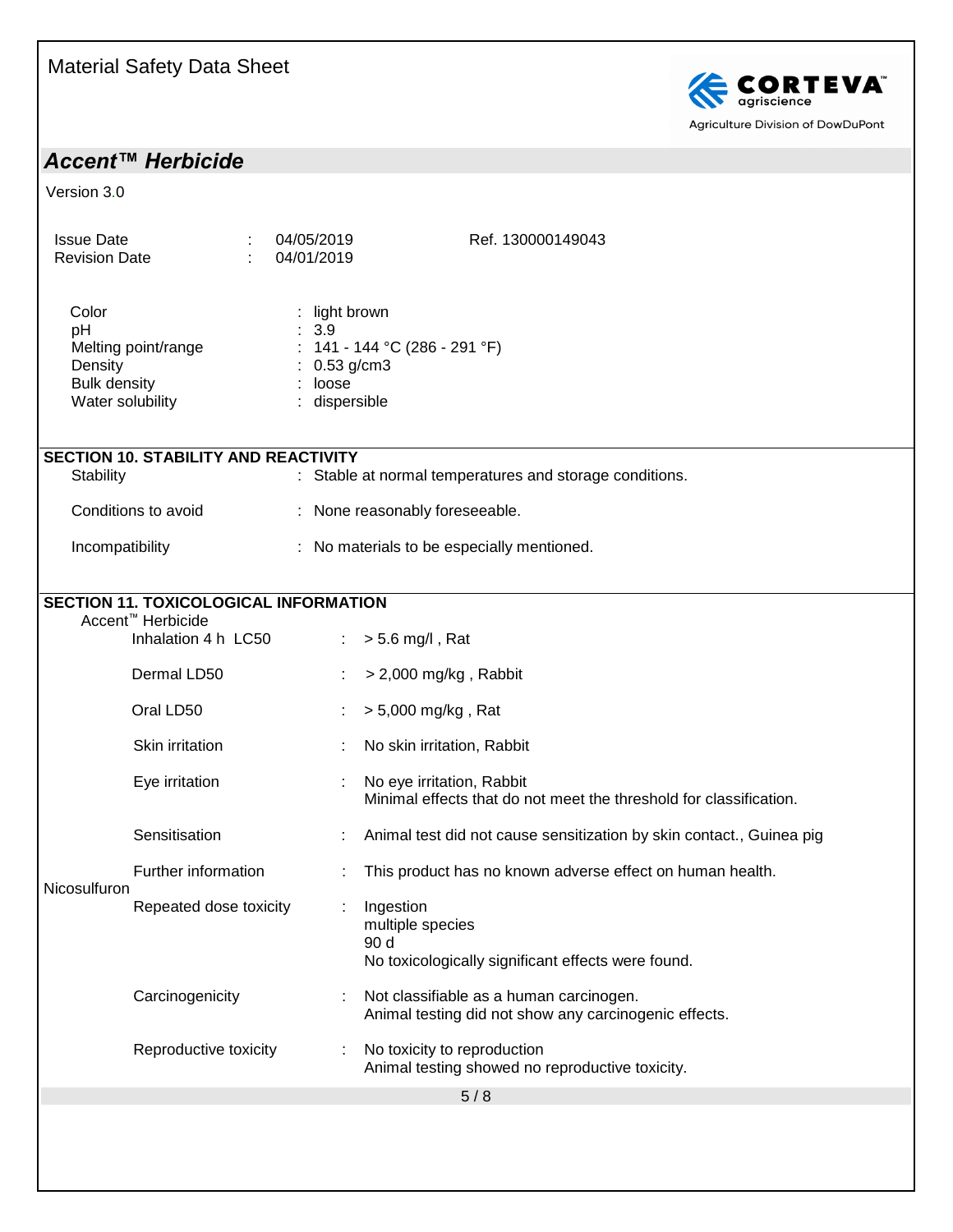

## *Accent™ Herbicide*

| <b>Issue Date</b><br><b>Revision Date</b>                            | 04/05/2019<br>04/01/2019 | Ref. 130000149043                                                                                                                                                                                                                                                                                                         |
|----------------------------------------------------------------------|--------------------------|---------------------------------------------------------------------------------------------------------------------------------------------------------------------------------------------------------------------------------------------------------------------------------------------------------------------------|
|                                                                      |                          | No effects on or via lactation                                                                                                                                                                                                                                                                                            |
| Teratogenicity                                                       |                          | Animal testing showed effects on embryo-fetal development at levels<br>equal to or above those causing maternal toxicity.                                                                                                                                                                                                 |
|                                                                      |                          |                                                                                                                                                                                                                                                                                                                           |
| <b>SECTION 12. ECOLOGICAL INFORMATION</b><br><b>Aquatic Toxicity</b> |                          |                                                                                                                                                                                                                                                                                                                           |
| Accent <sup>™</sup> Herbicide                                        |                          |                                                                                                                                                                                                                                                                                                                           |
| 96 h LC50                                                            |                          | Oncorhynchus mykiss (rainbow trout) > 100 mg/l                                                                                                                                                                                                                                                                            |
| 72 h ErC50                                                           |                          | Pseudokirchneriella subcapitata (green algae) 12.2 mg/l                                                                                                                                                                                                                                                                   |
| 72 h NOEC                                                            |                          | Pseudokirchneriella subcapitata (green algae) 2 mg/l                                                                                                                                                                                                                                                                      |
| 7 d NOEC                                                             |                          | Lemna gibba (gibbous duckweed) 0.002 mg/l                                                                                                                                                                                                                                                                                 |
| 7 d ErC50                                                            |                          | Lemna gibba (duckweed) 0.00341 mg/l                                                                                                                                                                                                                                                                                       |
| 48 h EC50                                                            |                          | Daphnia magna (Water flea) > 100 mg/l                                                                                                                                                                                                                                                                                     |
| Nicosulfuron                                                         |                          |                                                                                                                                                                                                                                                                                                                           |
| 90 d                                                                 |                          | NOEC Oncorhynchus mykiss (rainbow trout) 24 mg/l OECD Test<br>Guideline 210                                                                                                                                                                                                                                               |
| 21d                                                                  |                          | NOEC Daphnia magna (Water flea) 43 mg/l OECD Test Guideline<br>202                                                                                                                                                                                                                                                        |
| <b>Environmental Fate</b>                                            |                          |                                                                                                                                                                                                                                                                                                                           |
| Nicosulfuron                                                         |                          |                                                                                                                                                                                                                                                                                                                           |
| Bioaccumulation                                                      |                          | Bioaccumulation is unlikely.                                                                                                                                                                                                                                                                                              |
| Additional ecological information                                    |                          | Environmental Hazards: Do not apply directly to water, or to areas<br>where surface water is present, or to intertidal areas below the mean<br>high water mark. Do not contaminate water when cleaning equipment<br>or disposing of equipment washwaters or rinsate. Do not apply<br>where/when conditions favour runoff. |
|                                                                      |                          | 6/8                                                                                                                                                                                                                                                                                                                       |
|                                                                      |                          |                                                                                                                                                                                                                                                                                                                           |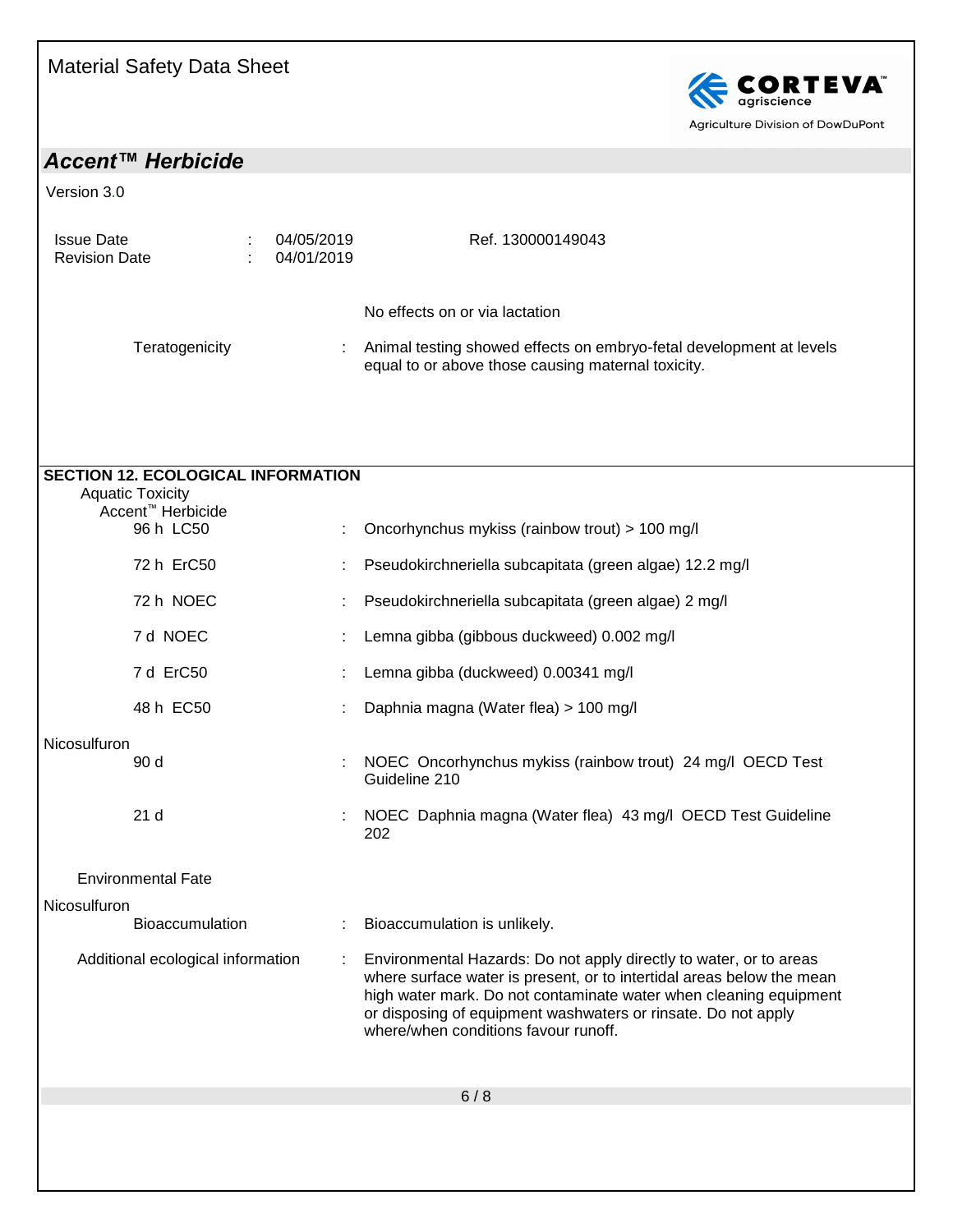

*Accent™ Herbicide*

Version 3.0

|--|--|--|--|--|

| <b>SECTION 13. DISPOSAL CONSIDERATIONS</b> |                                                                                                                                                                                  |
|--------------------------------------------|----------------------------------------------------------------------------------------------------------------------------------------------------------------------------------|
| Waste Disposal                             | : Do not contaminate water, food or feed by disposal. Wastes resulting from the<br>use of this product must be disposed of on site or at an approved waste<br>disposal facility. |
| Container disposal:                        | : Refer to the product label for instructions.<br>Do not transport if this container is damaged or leaking.                                                                      |
|                                            | In the event of a major spill, fire or other emergency, call 1-800-441-3637 day<br>or night.                                                                                     |

#### **SECTION 14. TRANSPORT INFORMATION**

| IATA C      | UN number            | : 3077                                                                 |
|-------------|----------------------|------------------------------------------------------------------------|
|             | Proper shipping name | : Environmentally hazardous substance, solid, n.o.s.<br>(Nicosulfuron) |
|             | Class                | -9<br>÷                                                                |
|             | Packing group        | : III                                                                  |
|             | Labelling No.        | : 9                                                                    |
| <b>IMDG</b> | UN number            | : 3077                                                                 |
|             | Proper shipping name | ENVIRONMENTALLY HAZARDOUS SUBSTANCE,<br>SOLID, N.O.S. (Nicosulfuron)   |
|             | <b>Class</b>         | : 9                                                                    |
|             | Packing group        | : III                                                                  |
|             | Labelling No.        | -9<br>÷.                                                               |
|             | Marine pollutant     | yes (Nicosulfuron)                                                     |

Not regulated as a hazardous material by TDG.

#### **SECTION 15. REGULATORY INFORMATION**

Other regulations : This Safety Data Sheet is for a pesticide product registered by the Pest Management Regulatory Agency (PMRA), and is therefore also subject to certain requirements under Canadian pesticide laws, including the Pest Control Products Act (PCPA). These requirements differ from the